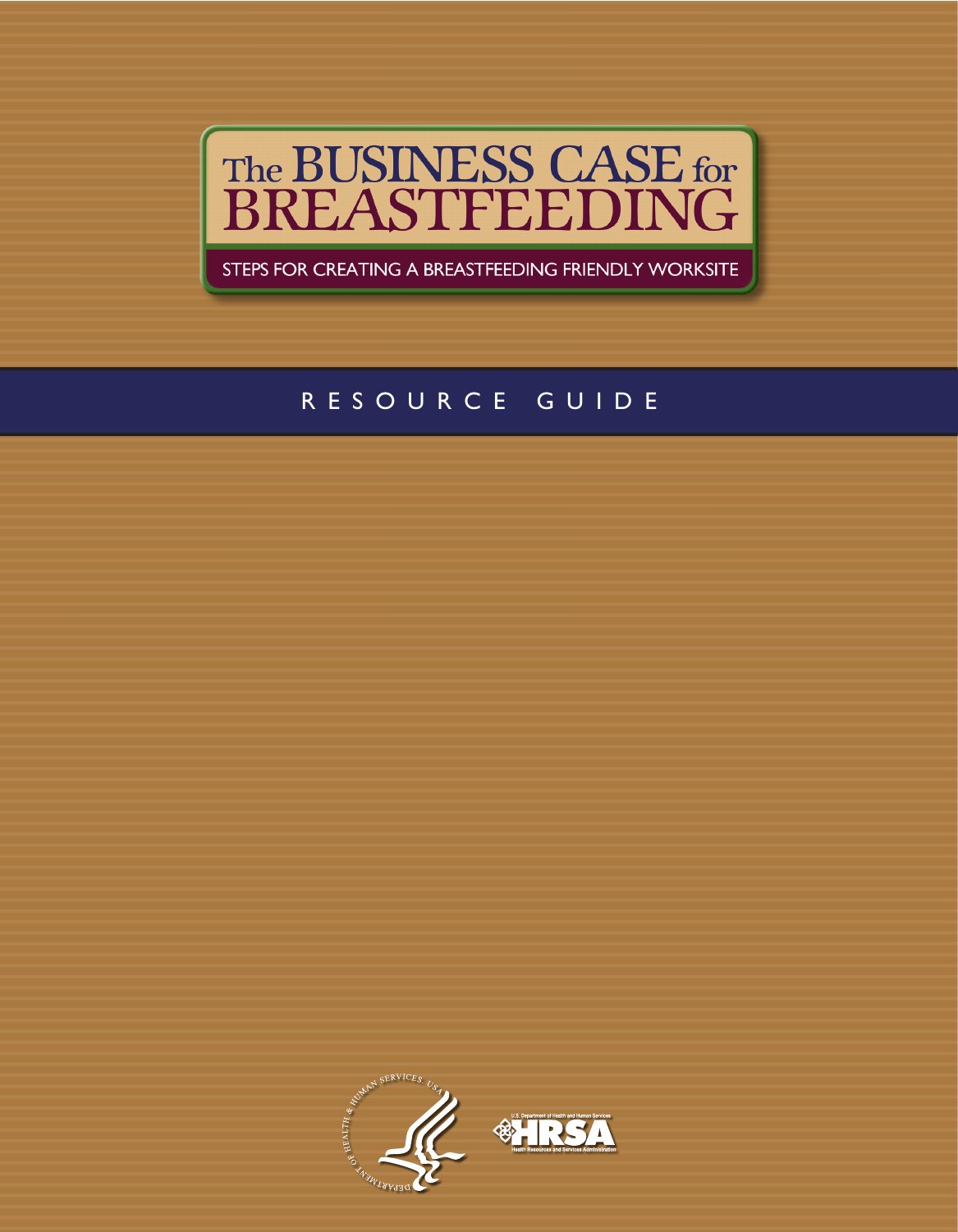# Community ResouRCes

#### **Local Health care Professionals**

Contact your local hospital or private clinic for names of practitioners who may be available to consult with you in establishing your program or providing direct services to employees. These can include childbirth instructors, lactation consultants, nurses, pediatricians, family physicians, obstetricians, nurse practitioners, nurse midwives, and others.

## **International Board Certified Lactation Consultants (IBCLCs)**

The International Lactation Consultant Association's "Find a Lactation Consultant Directory" at www.ilca.org provides an online directory of International Board Certified Lactation Consultants (IBCLCs) available to assist mothers with breastfeeding. Many of these may also be available to provide technical assistance to your company in setting up a lactation program. You can also check the U.S. registry of the International Board of Lactation Consultant Examiners, which credentials lactation consultants. www.iblce.org/

#### **International Lactation Consultant Association (ILCA)**

The professional association for IBCLCs includes a national affiliate, the United States Lactation Consultant Association (USLCA), and numerous State and regional affiliates across the country that are highly active in community level breastfeeding promotion and support. Local affiliate groups may be available to assist worksites with establishing a lactation support program, and can help you identify qualified individuals who can provide direct assistance to breastfeeding employees. www.ilca.org/

### **Breastfeeding Coalitions**

Most states have a State and/or local breastfeeding task force or coalition comprised of health professionals and community leaders who promote and support breastfeeding. Assisting local worksites with lactation support for employees is within the mission of many of these groups. Contact your local hospital, WIC office, local lactation consultant, or La Leche League group to find out what groups are available in your area.

### **WIC Program (USDA Special Supplemental Nutrition Program for Women, Infants, and Children)**

Your State's WIC Breastfeeding Coordinator can provide valuable assistance in identifying community resources

for your company, and in providing direct services to breastfeeding women. Visit the USDA Food and Nutrition Service directory of breastfeeding program staff at: www.fns.usda.gov/wic/Contacts/cooralpha.htm/

#### **La Leche League International**

La Leche League mothers' groups are located in many areas throughout the country. To identify state-by-state listings of La Leche League leaders and groups in your area, visit the Web site at: www.lalecheleague.org/leaderinfo.html/

# RESOURCES FOR EMPLOYERS - MATERIALS *U.S. Government Agencies*

# **U.S. Department of Health and Human Services Health Resources and Services Administration (HRSA)**

# **Maternal and Child Health Bureau (MCHB)**

Two MCHB Web sites offer a broad array of resources for women, teens, children, infants, families and their providers. 1-888-ASK-HRSA, www.mchb.hrsa.gov and www.mchb.hrsa.gov/pregnancyandbeyond/

## **U.S. Centers for Disease Control and Prevention (CDC)**

Helpful links and resources related to working and breastfeeding. www.cdc.gov/breastfeeding/index.htm/

## **U.S. Department of Health and Human Services/Office on Women's Health**

Guidelines for workplaces on the support needed by new mothers for breastfeeding in the "Blueprint for Action on Breastfeeding," and media materials. www.womenshealth.gov/

# *National and International Organizations*

### **American Association of Health Plans**

Free download: "Advancing Issues in Women's Health: Health Plans' Innovative Programs in Breastfeeding Promotion." www.ahip.org/content/default.aspx?bc=38|65|369|412|424/

### **Healthy Mothers/Healthy Babies Coalition**

Information on the national "Models of Excellence" program that recognizes businesses providing resources and outstanding support for women. www.hmhb.org/pub\_breast.html/

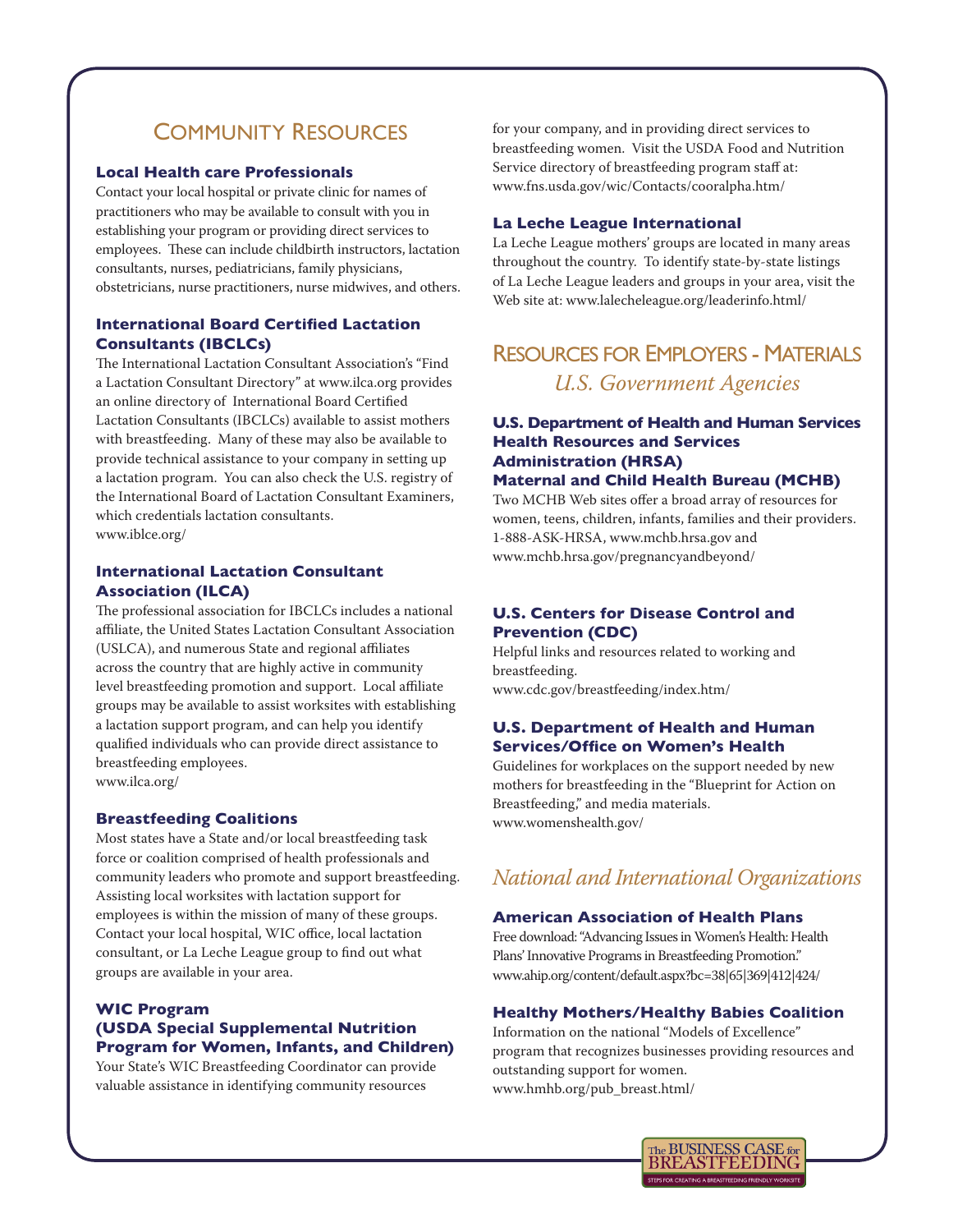## **International Board of Lactation Consultant Examiners**

Information on the credential and ways a lactation consultant can help families with breastfeeding. Includes a U.S. registry of credentialed lactation consultants. www.iblce.org/

## **International Lactation Consultant Association**

Distributes the World Health Organization's "Maternity Protection at Work Kit" and provides a complete list of available resources to support working mothers with breastfeeding. www.ilca.org/

## **La Leche League International**

Complete state-by-state listing of legislation regarding breastfeeding, including laws supporting working women and helpful resources.

www.lalecheleague.org/Law/LawUS.html?m=0,1,0/

#### **National Business Group on Health**

Advises large employers on healthcare including lactation support to employees. Downloadable resources include the "Breastfeeding Support at the Workplace: Best Practices to Promote Health and Productivity."

www.businessgrouphealth.org/prevention/breastfeeding\_ workplace.cfm/

### **United States Breastfeeding Committee**

Provides downloadable "issue papers" on the cost benefits of breastfeeding, and the importance of worksite and childcare support programs.

www.usbreastfeeding.org/

# *State and Local Organizations*

#### **California WIC Works**

Resources for employers, and information regarding California's working and breastfeeding legislation. www.wicworks.ca.gov/breastfeeding/BFResources.html/

#### **Oregon Department of Human Services**

Provides a packet of materials for employers, including Oregon's DHS worksite policy and recognition program for breastfeeding-friendly worksites.

www.ohd.hr.state.or.us/bf/working.cfm/

#### **Texas Mother-Friendly Worksite Program**

Outlines steps to a mother-friendly business environment, and designates/recognizes Texas companies that meet the established criteria.

www.dshs.state.tx.us/wichd/lactate/mother.shtm/

#### **The Breastfeeding Coalition of Washington**

(a program of WithinReach, formerly Healthy Mothers, Healthy Babies Coalition of Washington State) Provides free materials in English and Spanish that employers can download and use in establishing a worksite lactation program.

www.withinreachwa.org/forprof/materials/BCW\_packet.htm/

In addition to these groups, check the Web site of your State or local breastfeeding coalition, or lactation consultant affiliate group (www.ilca.org/). Many of these groups provide helpful web-based articles of interest to employers interested in supporting breastfeeding employees. A few examples:

### **Breastfeeding Task Force of Greater Los Angeles**

www.breastfeedingtaskforla.org/

**Massachusetts Breastfeeding Coalition** www.massbfc.org/

#### **Wisconsin Department of Health**

dhfs.wisconsin.gov/health/Nutrition/Breastfeeding/ bffriendlycomm.htm/

# ResouRCes foR motheRs - mateRials *U.S. Government Organizations*

### **U.S. Department of Health and Human Services/Office on Women's Health**

Downloadable information sheets on breastfeeding. Tollfree telephone information line also available (800-994- 9662), staffed by operators who are trained peer counselors. "Easy Guide to Breastfeeding" booklets are available for five different audience groups of women (Caucasian, African American, American Indian and Alaska Native, Chinese, and Latina) and are available as a free download. www.womenshealth.gov/

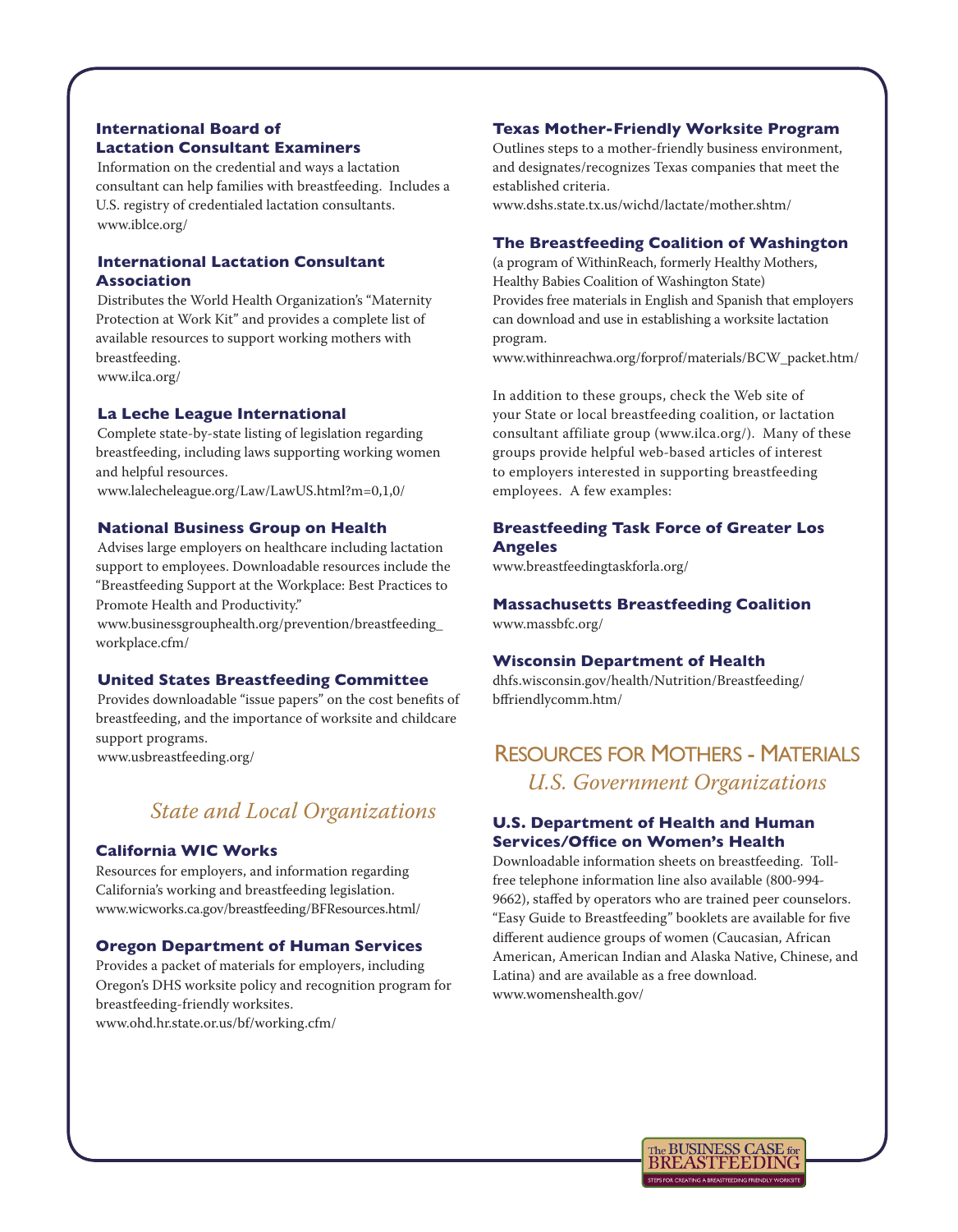### **WIC (Special Supplemental Nutrition Program for Women, Infants and Children)**

Check the USDA Food and Nutrition Service's state-by-state listing of WIC breastfeeding coordinators to find out what resources for mothers are available in your state. www.fns.usda.gov/wic/Contacts/cooralpha.htm/

#### **National and International Organizations**

Healthy Mothers/Healthy Babies Coalition Informational booklets for working mothers available in English and Spanish. www.hmhb.org/pub\_breast.html/

### **La Leche League International**

Numerous publications, including books and pamphlets on breastfeeding, parenting, and managing employment with breastfeeding, articles on working and breastfeeding, and a toll-free breastfeeding information line. www.lalecheleague.org/ or 800-LALECHE

#### **March of Dimes**

Breastfeeding information and link to local March of Dimes chapters. www.marchofdimes.com/aboutus/chapter\_view\_all.asp/

# *State and Local Organizations*

#### **California WIC Works**

Resources for employees on returning to work and breastfeeding. www.wicworks.ca.gov/breastfeeding/BFResources.html/

### **Texas Mother-Friendly Worksite Program**

www.dshs.state.tx.us/wichd/lactate/mother.shtm/

### **The Breastfeeding Coalition of Washington**

(a program of WithinReach, formerly Healthy Mothers, Healthy Babies Coalition of Washington State) Provides free materials for working mothers in English and Spanish. www.withinreachwa.org/forprof/materials/BCW\_packet.htm/

# ResouRCes foR motheRs - mateRials *Web Based Information*

The following Web sites provide online articles with general breastfeeding information, as well as information on combining breastfeeding with employment, selecting and using a breast pump, addressing common concerns, and links to resources.

**Breastfeeding Partners** (New York State WIC Program) www.breastfeedingpartners.net/

#### **Breastfeeding.com**

www.breastfeeding.com/workingmom.shtml/

# **KellyMom.com**

www.kellymom.com/bf/pumping/bf-links-pumping.html/

#### **Working and Pumping**

www.workandpump.com/

### **Corporate Lactation Program Services**

Companies can consider doing a Web search using key words such as "corporate lactation program" to identify one of several corporate programs that can assist a company with implementing a program.